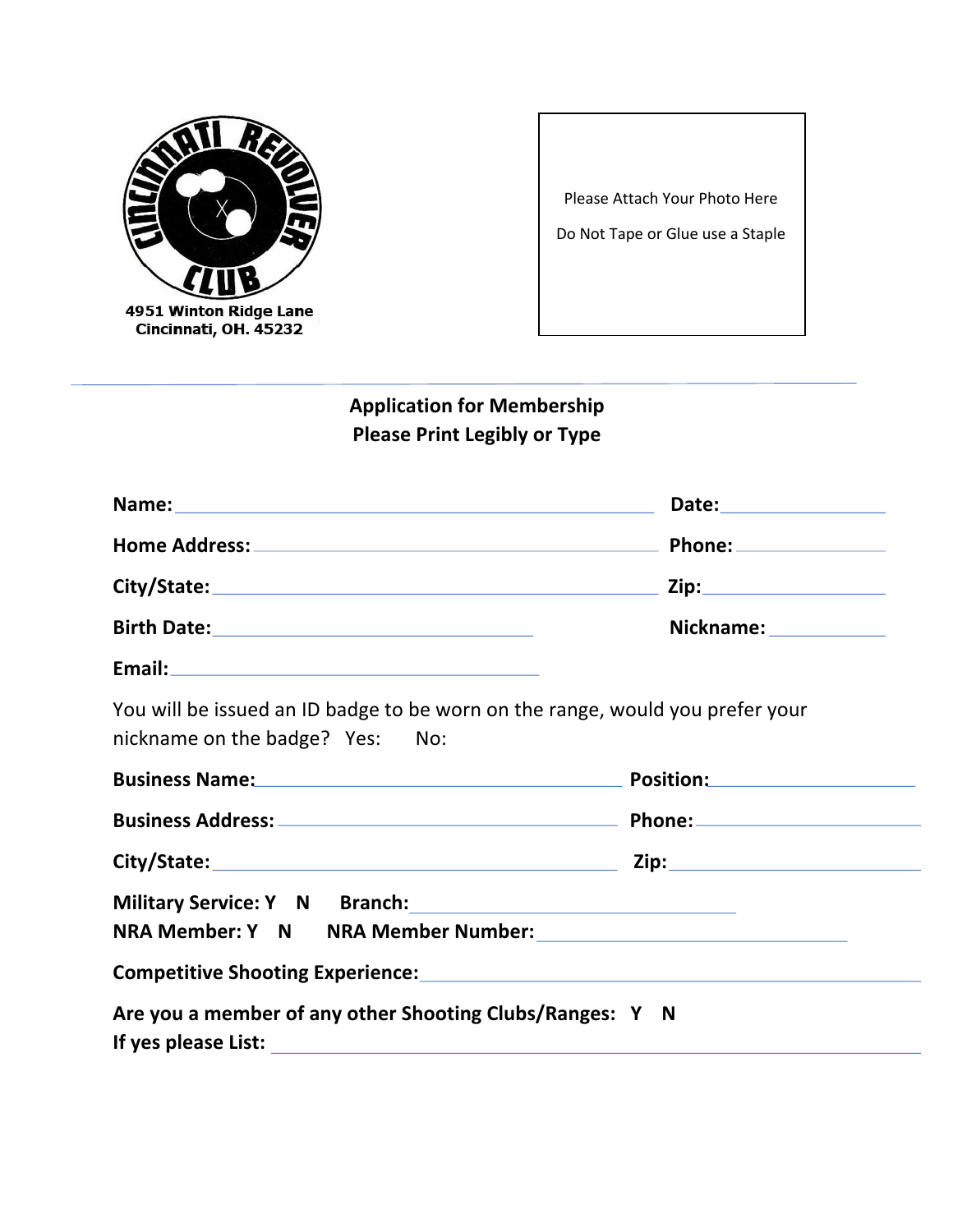

I hereby apply for membership in the Cincinnati Revolver Club and certify that the aforementioned information is true to the best of my knowledge and belief. I further certify that I am not a member of any organization which has as any part of its programs the attempt to overthrow the Government of the United States of America by force or violence. That I have never been convicted of a crime of violence, that I am not barred from ownership of a firearm by State or Federal law.

If my application is approved, I agree to be governed by the Constitution and By-Laws of the Cincinnati Revolver Club and all rules and safety regulations that may be adopted by the CRC Executive Committee or properly accredited officials.

Signature of Sponsoring CRC Member: Must be a full member in good standing of not less than one year.

Signature of Applicant: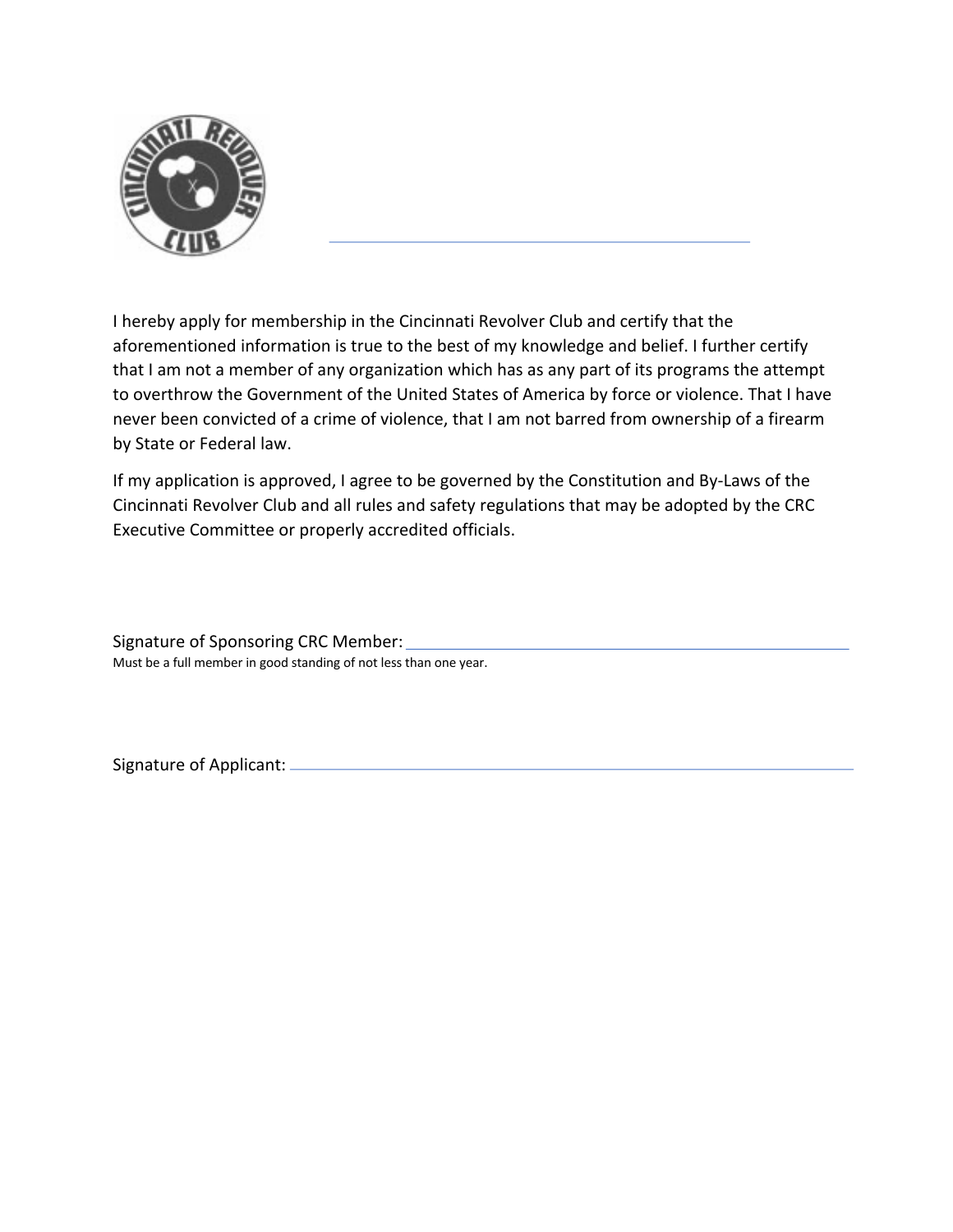

#### **Instructions to Applicant**

Please Furnish below the names of two references. These should preferably be current CRC Members with whom you are acquainted. (In this event only the names will be needed as we already have the other information.) Otherwise your references should be persons of established good repute in the community who have known you well enough to serve as your character reference. Do not use the name of any relative.

This application as well as all other pages in the packet should be filled out completely and be mailed along with a Check or Money Order in the amount of **\$105.00** made out to Cincinnati Revolver Club to:

**Cincinnati Revolver Club 4951 Winton Ridge Lane Cincinnati, OH. Attention: Membership Director**

In the event your application is not approved your check/money will be returned to you. Membership in the National Rifle Association is not required to become a member, but NRA membership is strongly recommended.

#### **References:**

| Name:         |  |  |  |
|---------------|--|--|--|
| Phone Number: |  |  |  |
| Name:         |  |  |  |

Phone Number: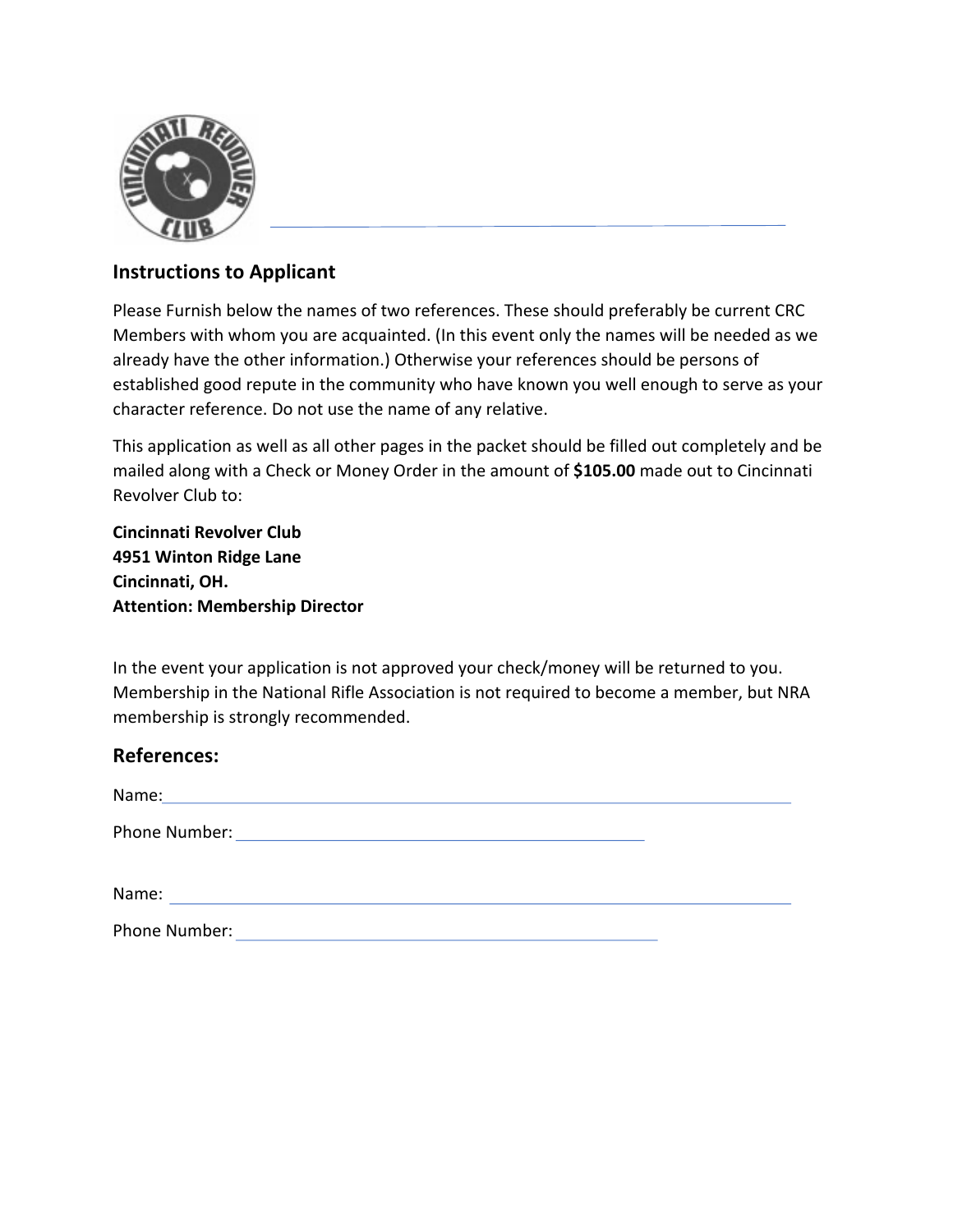

If you have a Concealed Carry Permit you do not have to fill out the information below if you enclose a photocopy of your permit with your application.

### **Hamilton County Sheriff Department Information Release.**

|                                                                                                                                                                                                              | authorize the Hamilton County |
|--------------------------------------------------------------------------------------------------------------------------------------------------------------------------------------------------------------|-------------------------------|
| Sheriff Department to release to the Cincinnati Revolver Club all information regarding any<br>contacts and disposition of contacts that I have on file with the Hamilton County Sheriff Records<br>Section. |                               |
| Please print the following information:                                                                                                                                                                      |                               |
|                                                                                                                                                                                                              |                               |
|                                                                                                                                                                                                              |                               |
|                                                                                                                                                                                                              |                               |
| Sex: Race:                                                                                                                                                                                                   |                               |
|                                                                                                                                                                                                              |                               |
| Signature:                                                                                                                                                                                                   |                               |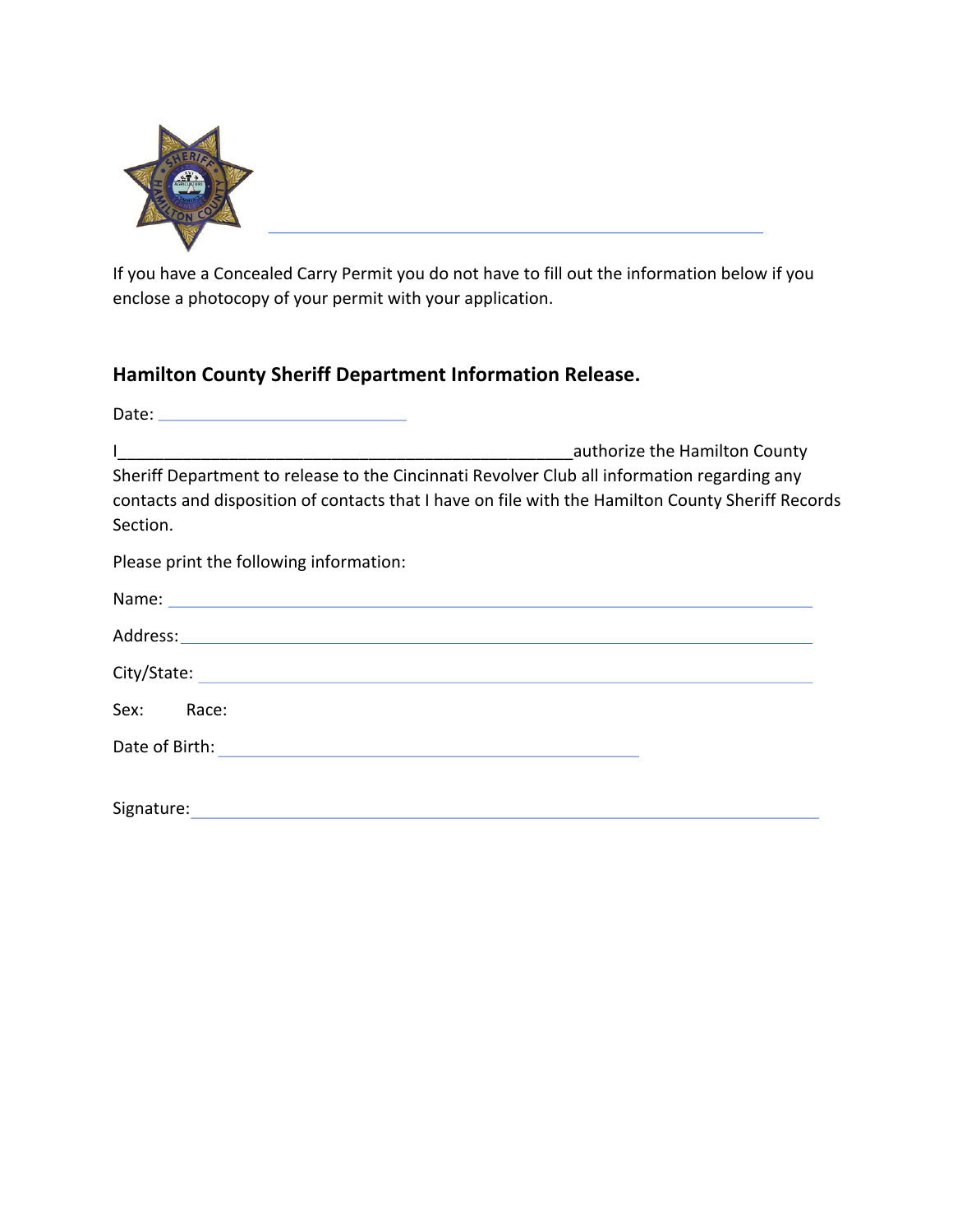

## **Cincinnati Revolver Club and Range Rules**

**1. Object of the Cincinnati Revolver Club**: The club encourages organized pistol and revolver shooting to improved marksmanship with a view toward the safe handling and proper care of firearms. To ensure these objectives, members will cooperate in the development of honesty, good fellowship, self-discipline, team play, and self-reliance, which are all essential to good sportsmanship.

**2. Shooting hours:** The Club is open from 8:00 am to 11:00 pm, every day of the year, with the following exceptions. The range is closed during NRA Approved or Registered matches, the day preceding such matches as may be required by the Executive Committee, during Monthly Warm-up Matches, and during publicized Club work dates. Keep activities outside of the Clubhouse to a minimum while on the property.

**3. Sign-In**: All members and their guests using the Club, unless attending Club Sponsored functions or matches, must sign in on the form provided. (Hanging on the door into the kitchen).

**4. Guests:** Members are encouraged to teach safe firearms handling and marksmanship skills to family members and guests. If guests desire to attend the Club facilities on a regular basis, they are encouraged to support the Club through membership. It is prohibited to loan your door combination or otherwise extend membership privileges to Non-Members.

All guests must sign a waiver form found on front desk.

**5.** Firearms Transportation and Operation:

**A.** Unless you are an officer of the law or authorized to carry concealed weapon, transportation of loaded weapons and carrying of concealed weapons (loaded or not) onto Club property is prohibited.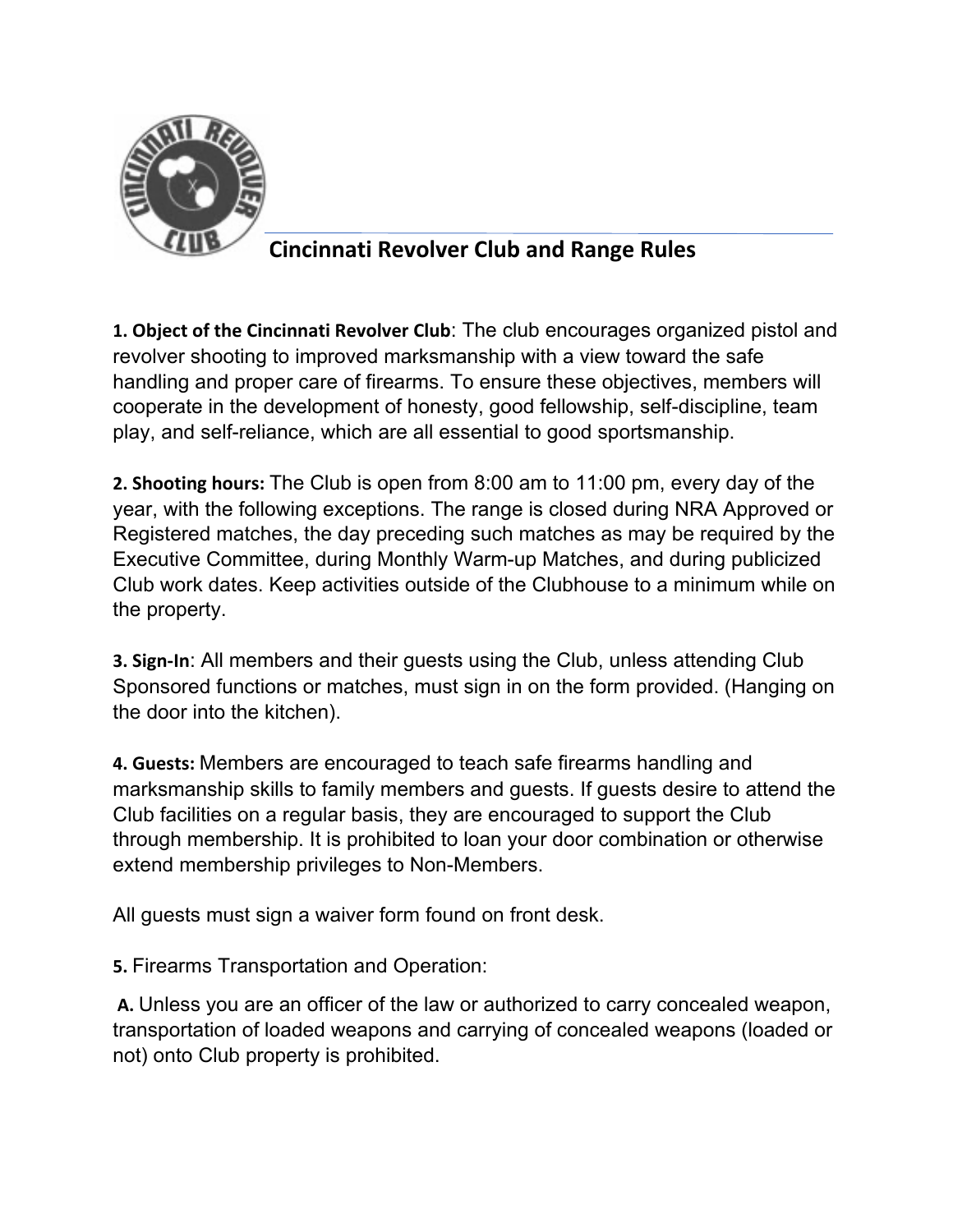**B.** When at the firing line, but not shooting, or when openly carrying a firearm through the Club facilities, guns must be safe with the action open (cylinders swung out, magazines out, slides back), and muzzle pointed in a safe direction. Guns may only be in battery during firing, or when the gun is stored (boxes or gun rugs) awaiting transportation to or from the range.

**C.** Targets must be locked in the full downrange position at 50 Feet before firing.

**D.** All rounds must stay within the target area. Any firearm operation that prevents all rounds from staying within the target area is prohibited.

**6. Firearms Safety:** Members and their guests shall, at all times while on the club property, conduct themselves in a safe manner and practice safe firearm handling. Failure to abide by this rule shall subject the offending member to such reasonable sanctions as shall be deemed appropriate by the Board of Directors. Such member shall be entitled to a hearing on the issue before the Board upon timely request.

**7. Allowable Firearm Ammunition:** Limitations of the range facility such as ventilation, backstop material and fixtures make it is necessary to restrict firearms and ammunition that can be used in the range.

**A.** General Prohibitions:

**1.** No muzzle loading weapons or cartridges with black powder.

**2.** No shotguns or center fire rifles.

**3.** No shot cartridges.

**4.** No bottleneck rifle or handgun cartridges.

**5.** No metal jacketed bullets except .45 ACP hardball used by those receiving prior approval of the executive committee to practice for National Trophy Matches.

**6.** No .22 cal. Hyper-Velocity ammunition.

**7.** No Magnum or Plus P (+P) Loads.

**B.** Allowable Cartridges:

**1.** Only 22 rimfire standard or high velocity short, long and long rifle in handgun or rifle.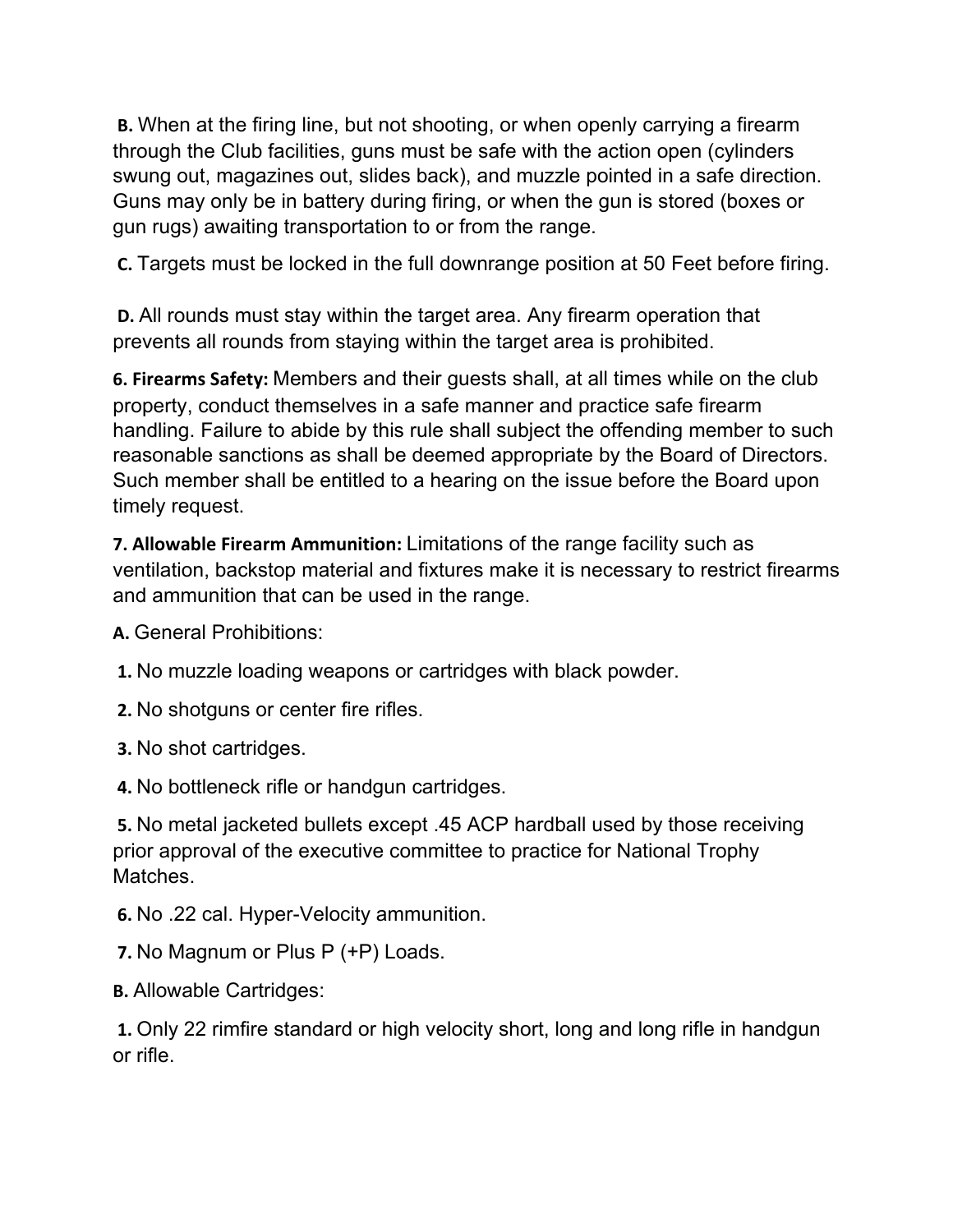**2.** Cast or soft lead bullets in cartridges loaded to mid-range velocities of **no more than 800 feet per second**.

Violation of any of the above rules will result in the expulsion of the offender, including termination of membership privileges as provided for in Article IV, Section E of the constitution of the Cincinnati Revolver Club.

Approved by the Executive Committee on 21 December 1970 Amended on 13 January, 1977; 3 November, 1983; 3 March 1988; 21 December 1994; 2 June 2016; 3 November 2016.

I hereby state that I have acquainted myself with the above rules and certified that I will abide by them.

| Signed: |  |
|---------|--|
|         |  |

| <b>Print Name:</b> | Date: |
|--------------------|-------|
|                    |       |